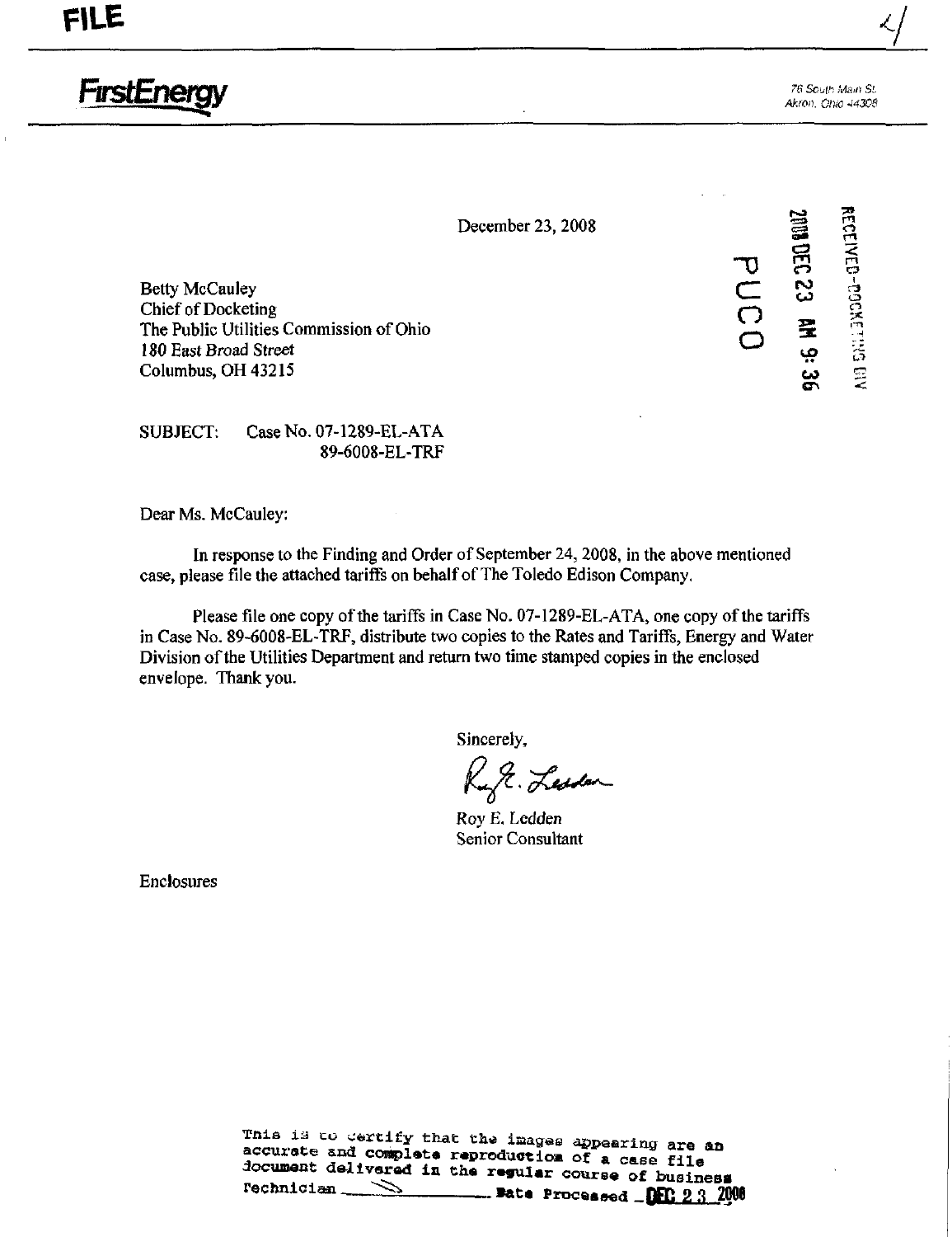| The Toledo Edison Company |                | Original Sheet No. 1                 |
|---------------------------|----------------|--------------------------------------|
| Toledo, Ohio              | P.U.C.O. No. 8 | 32 <sup>nd</sup> Revised Page 1 of 2 |

# TABLE OF CONTENTS

The following rates, rules and regulations for electric service are applicable throughout Toledo Edison's service territory except as noted.

|                                                    | <b>Sheet Numbers</b> | Revision                 |
|----------------------------------------------------|----------------------|--------------------------|
| <b>TABLE OF CONTENTS</b>                           | 1                    | 32 <sup>nd</sup> Revised |
| <b>DEFINITION OF TERRITORY</b>                     | 3                    | Original                 |
| <b>REGULATIONS</b>                                 |                      |                          |
| <b>Standard Rules and Regulations</b>              | 4                    | 3rd Revised              |
| <b>Emergency Electrical Procedures</b>             | 4                    | 1 <sup>st</sup> Revised  |
| <b>RESIDENTIAL SERVICE</b>                         |                      |                          |
| Residential Rate "R-01"                            | 10                   | 8 <sup>th</sup> Revised  |
| Residential Rate "R-01a"                           | 12                   | 7 <sup>th</sup> Revised  |
| Residential Rate "R-09" (Apartment Rate)           | 19                   | 3 <sup>rd</sup> Revised  |
| Residential Rate "R-09a" (Apartment Rate)          | 20                   | 2 <sup>nd</sup> Revised  |
| Residential Conservation Service Program           | 21                   | Original                 |
| <b>GENERAL SERVICE</b>                             |                      |                          |
| Small School Rate "SR-1a"                          | 41                   | 8 <sup>th</sup> Revised  |
| Large School Rate "SR-2a"                          | 42                   | 9 <sup>th</sup> Revised  |
| General Service Rate "GS-14"                       | 44                   | 9 <sup>th</sup> Revised  |
| Small General Service Schedule                     | 45                   | 8 <sup>th</sup> Revised  |
| Medium General Service Schedule                    | 46                   | 9 <sup>th</sup> Revised  |
| Partial Service Rate "GS-15"                       | 52                   | 2 <sup>nd</sup> Revised  |
| Outdoor Night Lighting Rate "GS-13"                | 53                   | 7 <sup>th</sup> Revised  |
| Outdoor Security Lighting Rate "GS-18"             | 54                   | 7 <sup>th</sup> Revised  |
| PRIMARY POWER SERVICE                              |                      |                          |
| Large General Service Rate "PV-45"                 | 61                   | 9 <sup>th</sup> Revised  |
| Interruptible Power Rate "PV-46"                   | 63                   | 2 <sup>nd</sup> Revised  |
| <b>OTHER SERVICE</b>                               |                      |                          |
| Co-generation and Small Power Producer Rate "CO-1" | 70                   | Original                 |
| Street Lighting Rate "SL-1"                        | 71                   | 9 <sup>th</sup> Revised  |
| <b>Experimental Market Based Tariff</b>            | 74                   | 1 <sup>st</sup> Revised  |
| Interconnection Tariff                             | 76                   | 1st Revised              |
| Retail Transition Cost Recovery of                 |                      |                          |
| Non-bypassable Regulatory Transition Charges       | 77                   | Original                 |
| <b>MISCELLANEOUS CHARGES</b>                       | 75                   | 1 <sup>st</sup> Revised  |

The Public Utilities Commission of Ohio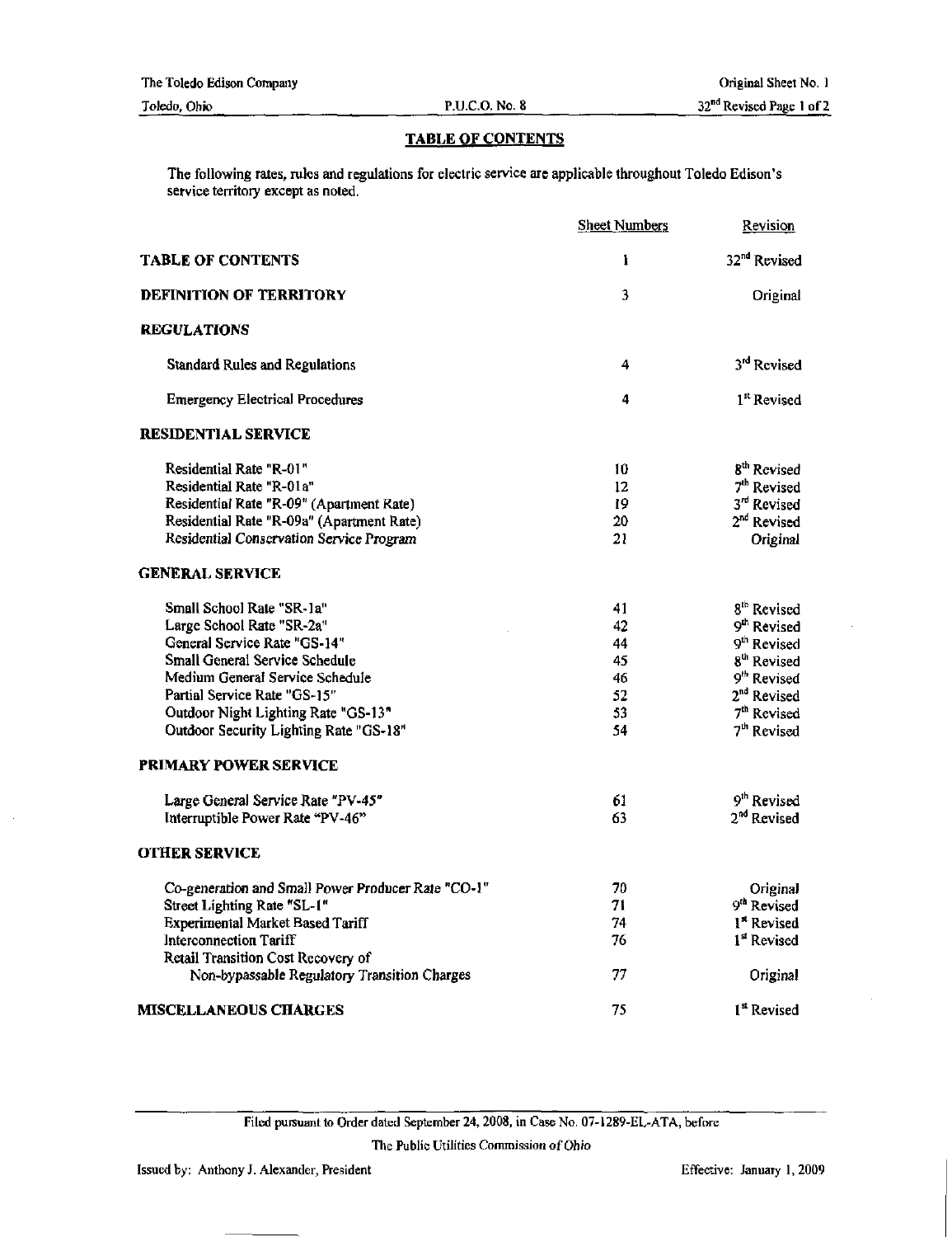## Interconnection Tariff

#### Applicability

This tariff applies to those situations where an Interconnection Service Customer seeks to physically connect such customer's electric generation facility to, and may operate it in parallel with, the Company's Distribution system, if said customer qualifies for either the Simplified, Expedited or Standard Interconnection Procedure as defined in the Ohio Administrative Code.

#### Purpose

The purpose of this tariff is to implement Ohio Revised Code Section 4928.11, which calls for uniform interconnection standards that are not unduly burdensome or expensive and also ensure safety and reliability, to the extent governing authority is not preempted by Federal law. This Tariff states the terms and conditions that govern the Interconnection and Parallel Operation of an Interconnection Service Customer's fecility with the Company's Distribution System.

Technical Requirements for Interconnection and Parallel Operation of facilities owned or operated by an Interconnection Service Customer.

Technical Requirements consist ofthe following: Part A contains the standardized Technical Requirements common to all Ohio Electric Distribution Utilities. Part A shall be amended as necessary to conform to adopted IEEE Standards. Part B contains the Screening Process applicable to all Interconnection Service Customer facilities. The Company shall provide upon request specific Technical Requirements necessary to fill in any gaps in Part A or for facilities that do not conform with the Part A Technical Requirements.

The Company shall maintain a copy of the Technical Requirements for Interconnection at its place of business such that the Technical Requirements are readily available to the public. The Company shall provide the Commission Staff with a copy of the Technical Requirements. Standards adopted by IEEE shall supersede the applicable provisions ofthe Company's Technical Requirements effective as of the date on which IEEE adopts such standards. However, any Interconnection made or initiated prior to the adoption of any national standard promulgated by IEEE shall be grandfathered. Regarding any IEEE minimum standard, or any guideline that the IEEE may promulgate, the Company may amend the Technical Requirements to the minimum extent required to address unique local conditions, and shall provide such amendments to the Staff and make such amendments available to the Interconnection Service Customers. All Technical Requirements for Interconnection, including superseding standards adopted by IEEE, are incorporated herein by reference.

#### Application Processing Fees

Applications qualifying for Level 1, Level l.I, or Level 1.2 simplified review procedure pursuant to 4901:1-22-06 ofthe Ohio Administrative Code shall be charged a fee based on the sum of all actual costs of the Company per one-tenth of an hour of time spent on the simplified review.

Issued by: Anthony J. Alexander, President Effective: January 1, 2009